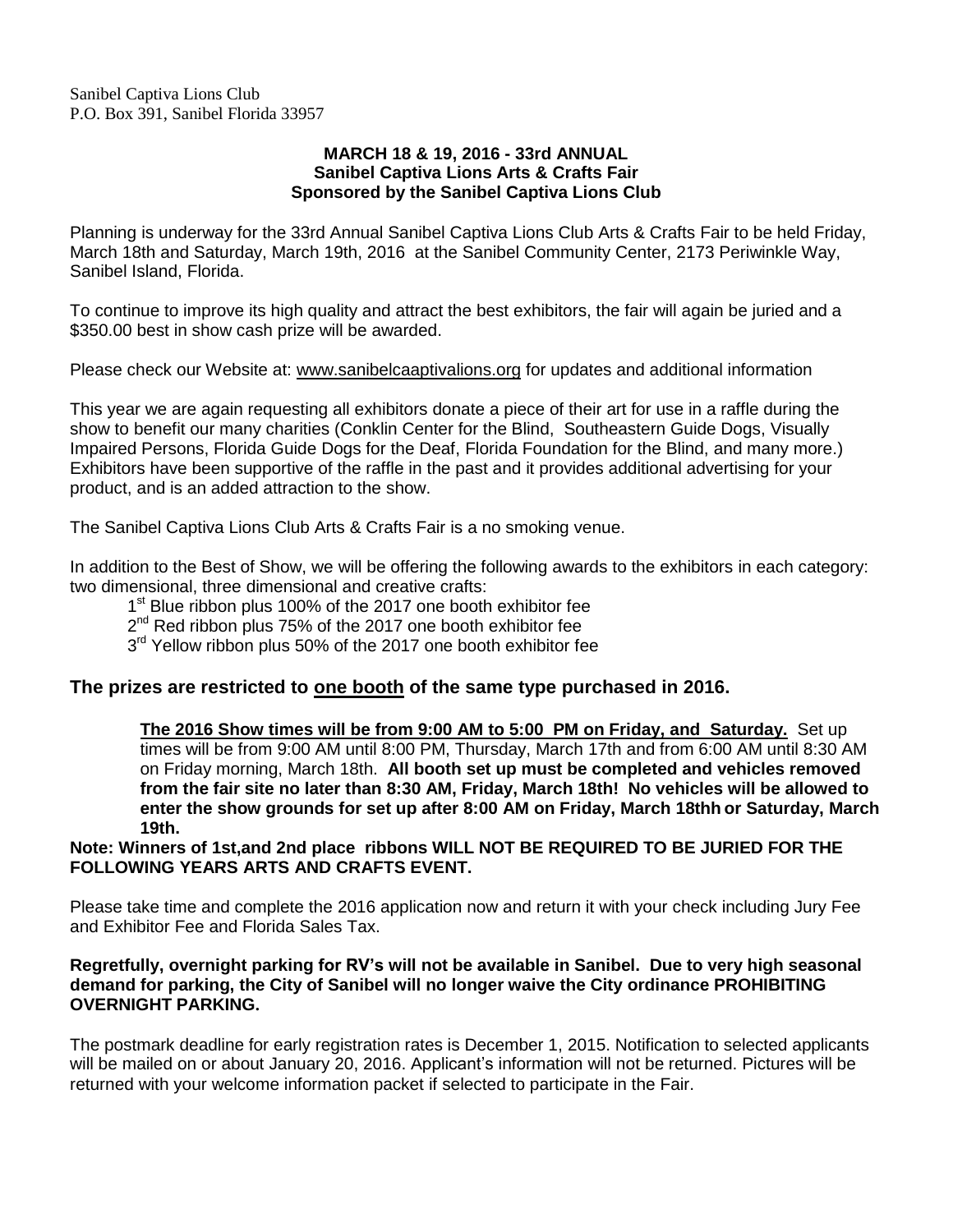## **FEE OVERVIEW (SEE RULE 11)**

| <b>Booth</b> | <b>Exhibitor</b> | <b>Sales</b> | Jury | Total      |                                         |
|--------------|------------------|--------------|------|------------|-----------------------------------------|
| <b>Type</b>  | Fee              | Tax          | Fee  | <b>Fee</b> | <b>Application Dates</b>                |
| Outside      | \$200            | \$12.00      | \$20 | \$232.00   | Early Registration now thru Dec 1, 2015 |
| Inside       | \$160            | \$9.60       | \$20 | \$189.60   | Early Registration now thru Dec 1, 2015 |
| Outside      | \$260            | \$15.60      | \$20 | \$295.60   | After December 1, 2015                  |
| Inside       | \$215            | \$12.90      | \$20 | \$247.90   | After December 1, 2015                  |
| Outside      | \$280            | \$16.80      | \$20 | \$316.80   | After January 15, 2016                  |
| Inside       | \$230            | \$13.80      | \$20 | \$263.80   | After January 15, 2016                  |

### **LAST DAY FOR REFUND IS FEBRUARY 15, 2016. NO REFUNDS ON JURY FEE**

**Accommodations:** The Fair dates of March 18th and 19th are the height of the season for the Island. This increases substantially the number of people that are available to come to the Fair and buy your crafts. But motels and rental units on the Island are in high demand and usually booked months in advance. If you plan to stay on Sanibel during the Fair, you are advised to make reservations as soon as possible. For a list of small inns and cottages that may have the most reasonable rates, go to the web site: [www.sanibelsmallinns.com](http://www.sanibelsmallinns.com/) where you will find room accommodations, rates and availability. Typical rates start at \$150.00 per night. For more choices contact the Sanibel Captiva Chamber of Commerce at (239) 472-1080.

**Off Island accommodations** are less expensive as you get further away from the beaches but they also are difficult to find in season. Booking should be made well in advance.

The following list is offered for your consideration. The mileage listed is the distance to the Fair site.

| La Quinta                 | 20091 Summerlin Road   | 8 miles Phone 239-466-1200 |
|---------------------------|------------------------|----------------------------|
| Hampton Inn               | 11281 Summerlin Square | 9 miles Phone 239-437-8888 |
| Residence Inn by Marriott | 20371 Summerlin Road   | 8 miles Phone 239-415-4150 |

Hotels in Fort Myers are approximately 15 to 22 miles from the Fair site while hotels at the nearest I-75 interchange on Daniels Parkway are about 27 miles away.

| Off Island RV Resorts            |                           |
|----------------------------------|---------------------------|
| <b>Grove RV Resort</b>           | groves@suncommunities.com |
| <b>Gulf Waters RV Resort</b>     | www.gulfwatersrv.com      |
| FT Myers Beach RV Resort         | www.reserveamerica.com    |
| <b>San Carlos RV Park</b>        | www.sancarlosrv.com       |
| <b>Encore-Gulf Air RV Resort</b> | 866-478 6659              |
|                                  |                           |

#### **Important Dates**

**December 1, 2015** - **January 21, 2016** The last date for entry to be postmarked Notifications sent to exhibitors for early registration rates.

**February 15, 2016 - March 17th, 2016** Last date a cancellation request exhibitor Set-up can be received to obtain a refund.

(early applicants only)

**March 18th and 19th, 2016 - Friday and Saturday – Show Time.**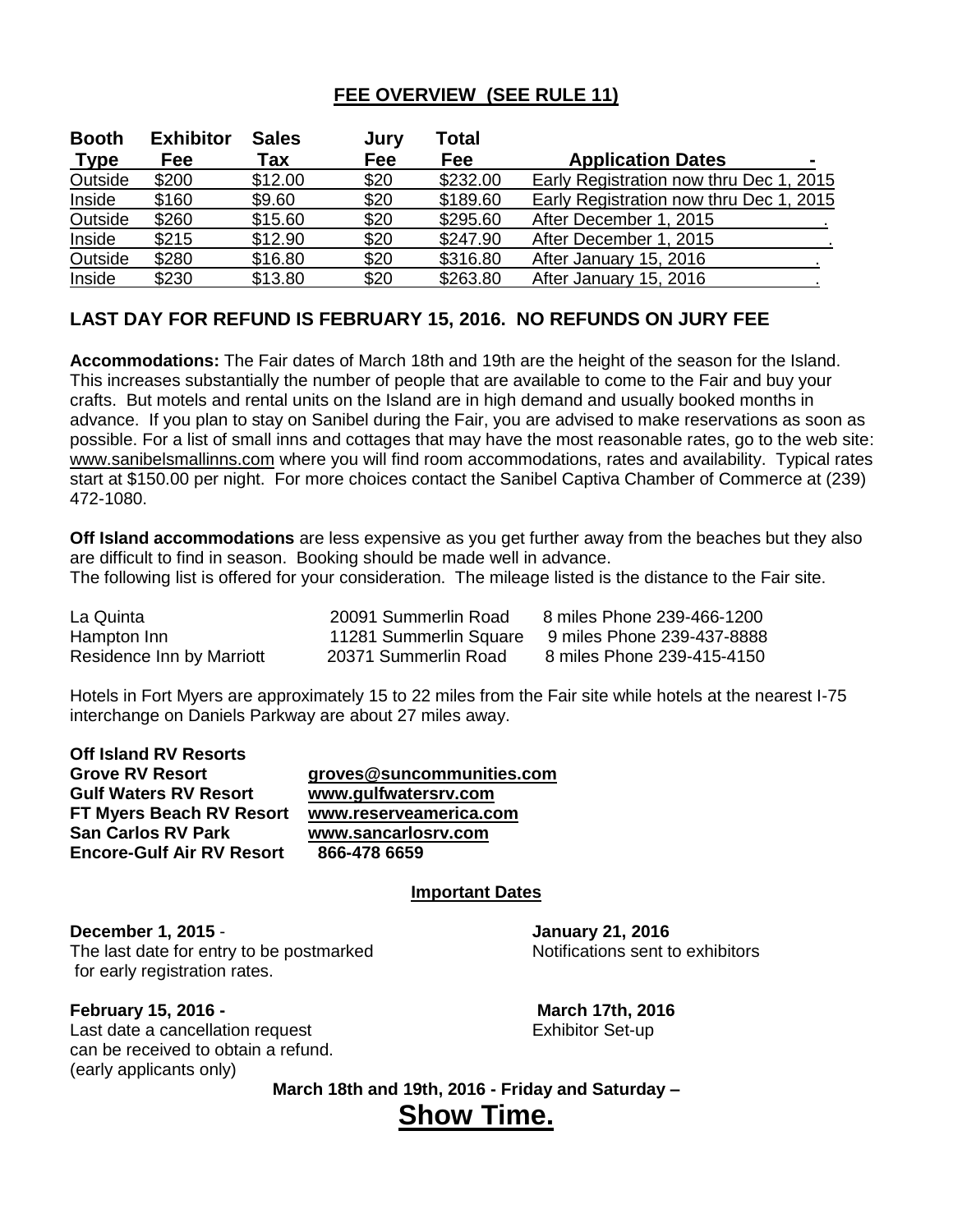### **APPLICATION REQUIREMENTS AND RULES 2016 SANIBEL CAPTIVA LIONS CLUB ARTS AND CRAFTS FAIR 9:00AM TO 5:00PM FRIDAY, MARCH 18th, 2016 9:00 AM TO 5:00 PM SATURDAY, MARCH 19th, 2016**

### **APPLICATION REQUIREMENTS & CHECK LIST**

Submit these to be juried for entry:

[ ] A completed and **signed** application form

[ ] **3 Quality, close-up pictures of your work and 1 of your display**: **(no slides, CD's or emailed**)

**FEE OVERVIEW (SEE RULE 11)**

[ ] A check to **Sanibel Captiva Lions Charities, Inc.** for booth fee, jury fee, and tax as indicated below.

### **Mail to: Sanibel Captiva Lions, PO Box 391, Sanibel, FL 33957**

| FEE OVERVIEW (SEE RULE TI) |                  |              |      |          |                                         |
|----------------------------|------------------|--------------|------|----------|-----------------------------------------|
| <b>Booth</b>               | <b>Exhibitor</b> | <b>Sales</b> | Jury | Total    |                                         |
| <b>Type</b>                | Fee              | Tax          | Fee  | Fee      | <b>Application Dates</b>                |
| Outside                    | \$200            | \$12.00      | \$20 | \$232.00 | Early Registration now thru Dec 1, 2015 |
| Inside                     | \$160            | \$9.60       | \$20 | \$189.60 | Early Registration now thru Dec 1, 2015 |
| Outside                    | \$260            | \$15.60      | \$20 | \$295.60 | After December 1, 2015                  |
| Inside                     | \$215            | \$12.90      | \$20 | \$247.90 | After December 1, 2015                  |
| Outside                    | \$280            | \$16.80      | \$20 | \$316.80 | After January 15, 2016                  |
| Inside                     | \$230            | \$13.80      | \$20 | \$263.80 | After January 15, 2016                  |

#### **DONATIONS:**

**All exhibitors are asked to donate one piece of their art work for the raffle prior to the show.**

**RULES:**

**1 Only original art work and original handcrafted items are permitted to be displayed. All work must be attributed solely to the artist in attendance. Ineligible work includes manufactured or kit jewelry, ceramics cast from commercial molds, and arts and crafts supplies. NO BUY-SELL ITEMS WILL BE ALLOWED**

**2 Exhibitors, whose juried craft consists of items that are displayed as purchased, with no craft skills added are subject to removal**

**3 Assembly of purchased craft materials must be accomplished prior to booth display. 80% of an artist's exhibit must be work in the media for which they declare themselves through their application and photographs.**

**4 The selection of an artist/craftsperson is an acceptance of his or her commitment to exhibit. All cancellation requests must be received by February 15, 2016. No refunds will be made after that date. 5 Judging will begin at 9:00 AM on Friday, March 18th.**

**6 Artists must exhibit during the scheduled show hours. Leaving early, or no shows, automatically forfeits eligibility to future shows.**

**7 Exhibitors must supply their own props or display racks. Walls of the building may not be used for display. Large commercial displays or signs are not permitted. Folding tables (see application) are available indoors only if requested at the time of the application.**

**8 Space assignment preference will be given to returning exhibitors.**

**9 Set-up must be completed and vehicles removed from fair grounds by 8:30 AM each show day. No exhibitor vehicles will be allowed to enter the fair grounds after 8:00 AM on show days.**

**10 Booths cannot be shared between exhibitors with individual crafts. The Sponsor reserves the right to expel any exhibitor who is not in compliance with the above rules without refund.**

**11 Applications postmarked December 1, 2015 or later, may be accepted if space permits, but applicants forfeit their ability to cancel with a refund, take pot luck on their booth assignment, and do not receive the early registration booth rates.** 

**Direct all your questions to, Event Chairman at [info@sanibelcaptivalions.org](mailto:info@sanibelcaptivalions.org) or mail me at: Sanibel Captiva Lions Art Fair, PO Box 391, Sanibel FL 33957**

#### **Thank you**

**Sanibel-Captiva Lions Club, Event Chairman: Rick Siders** [info@sanibelcaptivalions.org](mailto:info@sanibelcaptivalions.org).